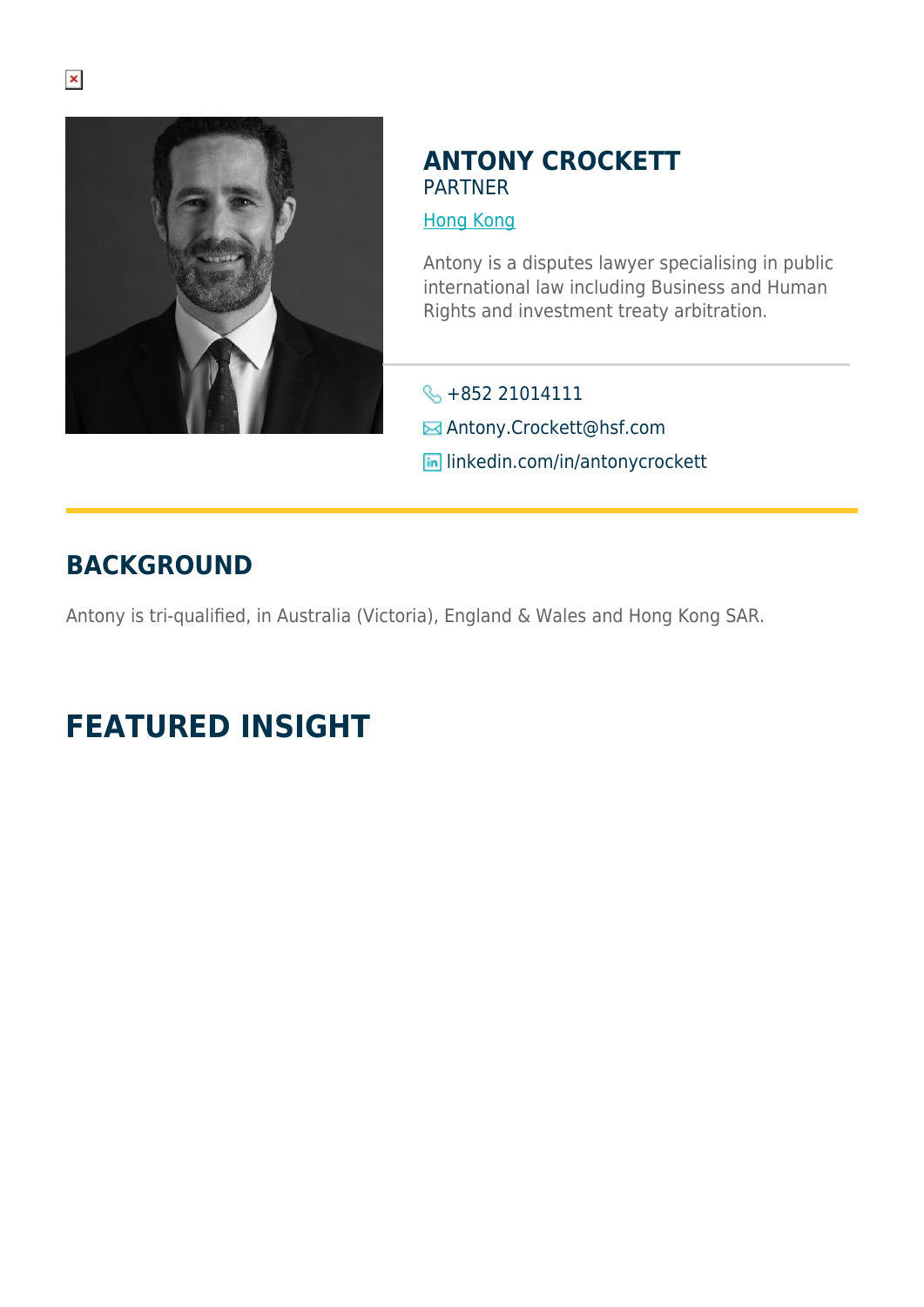## **KEY SERVICES**

### **KEY SECTORS**

Public International Law Business and Human Rights Financial Institutions **Energy** 

### **EXPERIENCE**

Antony specialises in public international law and complex cross-border dispute resolution. He leads our global Business and Human Rights practice and is a member of the firm's ESG leadership group.

Antony has extensive experience advising governments, international organisations and private sector clients in the area of public international law, including in relation to investment treaty arbitration, State and diplomatic immunity, sanctions and embargoes, recognition of States and governments, treaty law, human rights and international economic law.

Antony is tri-qualified, in Australia (Victoria), England & Wales and Hong Kong SAR. He acts as advocate in international arbitration proceedings and in arbitration-related court proceedings.